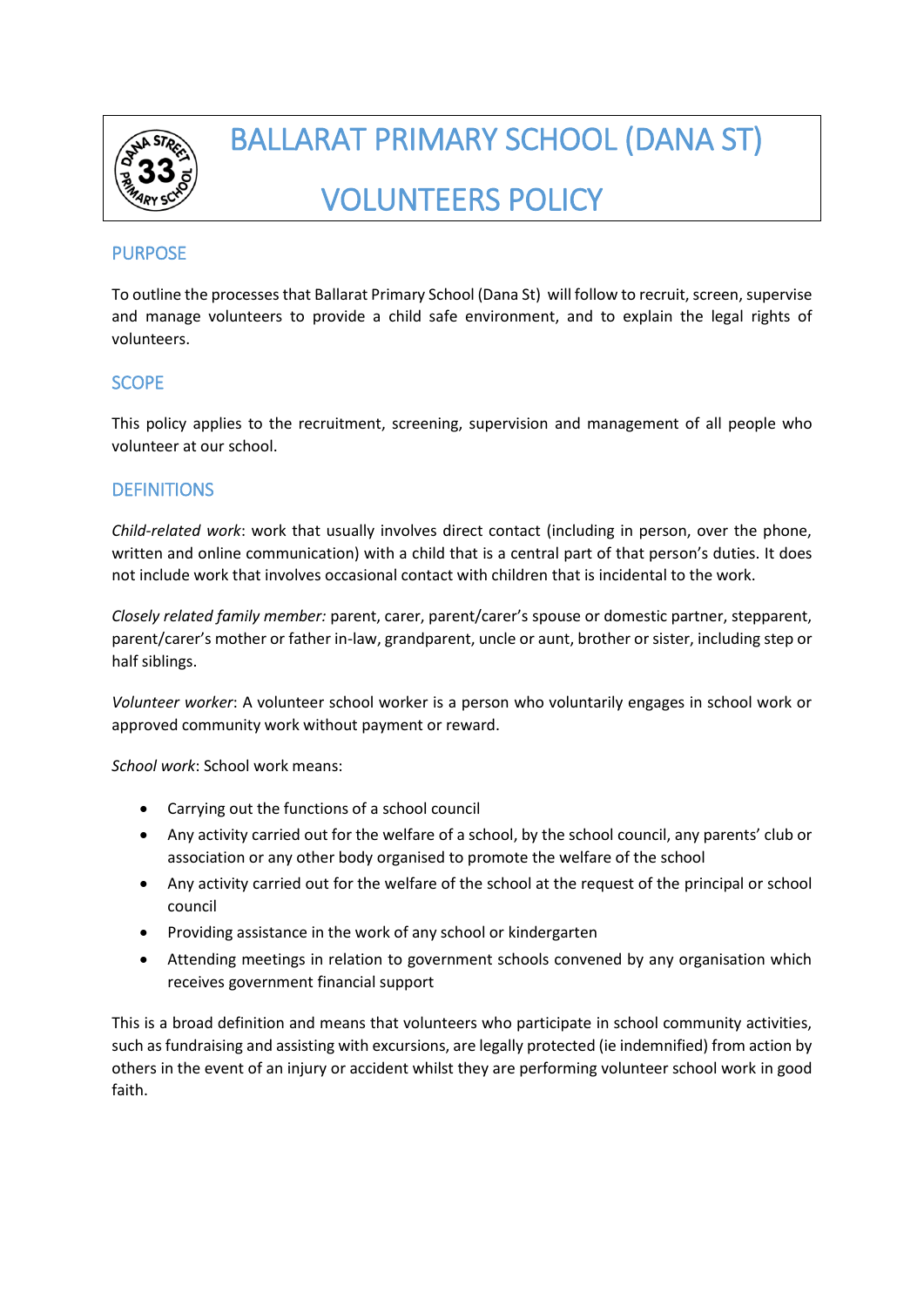# **POLICY**

Ballarat Primary School (Dana St) is committed to implementing and following practices which protect the safety and wellbeing of children and our staff and volunteers. Ballarat Primary School (Dana St) recognises the valuable contribution that volunteers provide to our school community and the work that we do.

The procedures set out below are designed to ensure that Ballarat Primary School (Dana St)'s volunteers are suitable to work with children and are well-placed to make a positive contribution to our school community.

## Becoming a volunteer

Volunteers are actively encouraged to partake in school activities. This may include assisting in classrooms, attending excursions, being a member of School Council, carrying out activities which support the school or organising school events. Volunteers will be sought formally through the newsletter, written invitations and personal approaches, as well as informally through conversation and opportunity.

At the beginning of each school year, school community members are invited to participate in two informative sessions, where details of volunteering are shared and the school's Code of Conduct is signed.

## Suitability checks including Working with Children Checks

#### *Working with students*

Ballarat Primary School (Dana St) values the many volunteersthat assist in our classrooms, with sports events, camps, excursions, school concerts and other events and programs. To ensure that we are meeting our legal obligations under the *Working With Children Act 2005* (Vic) and the Child Safe Standards, Ballarat Primary School (Dana St) is required to undertake suitability checks which may include a Working With Children Check, proof of identity, work history involving children and/or reference checks.

Considering our legal obligations, and our commitment to ensuring that Ballarat Primary School (Dana St) is a child safe environment, we require **all** volunteers to obtain a WWC Check and produce their valid card to Vicki Dunne for copying & storage.

In addition, depending on the nature of the volunteer work, our school may ask the volunteer to provide other suitability checks at its discretion (for example, references, work history involving children and/or qualifications). Proof of identity may also be required in some circumstances.

#### *Non child-related work*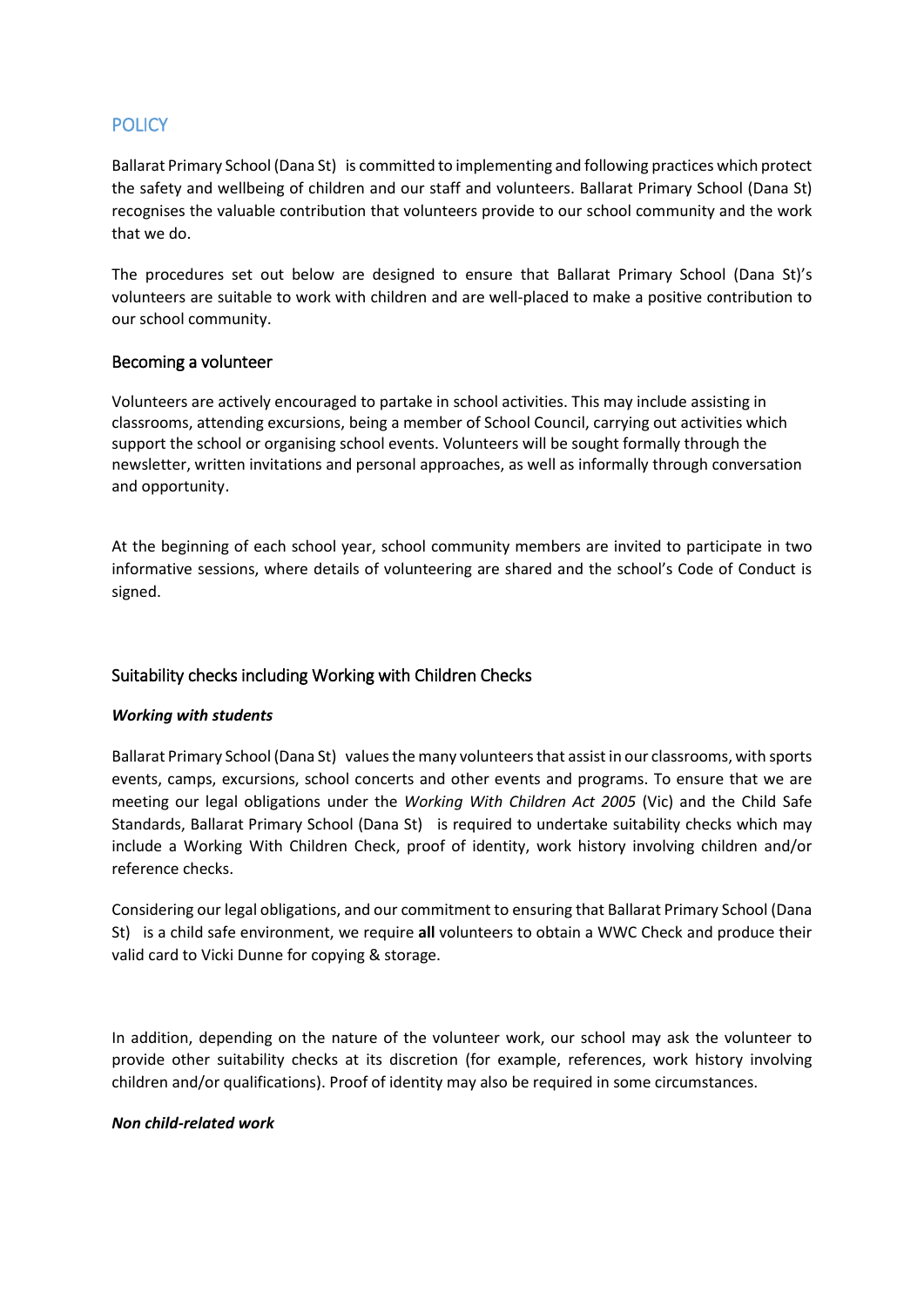On some occasions, parents and other members of the school community may volunteer to do work that is not child-related. For example, volunteering on the weekend for gardening, maintenance, school council, participating in sub-committees of school council, school council sub-committee meetings other fundraising groups that meet in the evenings during which children will not be, or would not reasonably be expected to be, present.

Volunteers for this type of work are not required to have Working with Children or other suitability checks as they are not engaged in child-related work and children are not generally present during these activities. However, Ballarat Primary School (Dana St) reserves the right to undertake suitability checks, including proof of identity, Working with Children Checks, at its discretion if considered necessary for any particular activities or circumstances.

## Management and supervision

Volunteer workers will be expected to comply with any reasonable direction of the principal (or their nominee). This will include the requirement to follow our school's *Keeping Children Safe* document and our Child Safety Code of Conduct.The principal has the discretion to make a decision about the ongoing suitability of a volunteer worker and may determine at any time whether or not a person is suitable to volunteer at Ballarat Primary School (Dana St).

Ballarat Primary School (Dana St) will provide any appropriate induction and/or training for all volunteer workers. The principal (or their nominee) will determine what induction and/or training is necessary depending on what type of work the volunteer will be engaged in.

All volunteers will be provided induction in relation to the school's child safety practices, including reporting obligations and procedures.

The principal (or their nominee) will determine what supervision, if any, of volunteers is required for the type of work being performed.

Volunteers are required to carry out tasks in a manner consistent with school expectations and the school's values (respect & care, responsibility, inclusion, tolerance & understanding and excellence), ensuring a professional, supportive and confidential working environment.

Individual or groups of volunteers will be acknowledged at assembly and in the newsletter, publicising their contributions to the school.

A thank you morning tea will be provided in term 4 to recognise volunteers for their contributions throughout the year.

#### Compensation

#### *Personal injury*

Volunteer workers are covered by the Department of Education and Training's Workers Compensation Policy if they suffer personal injury in the course of engaging in school work.

#### *Property damage*